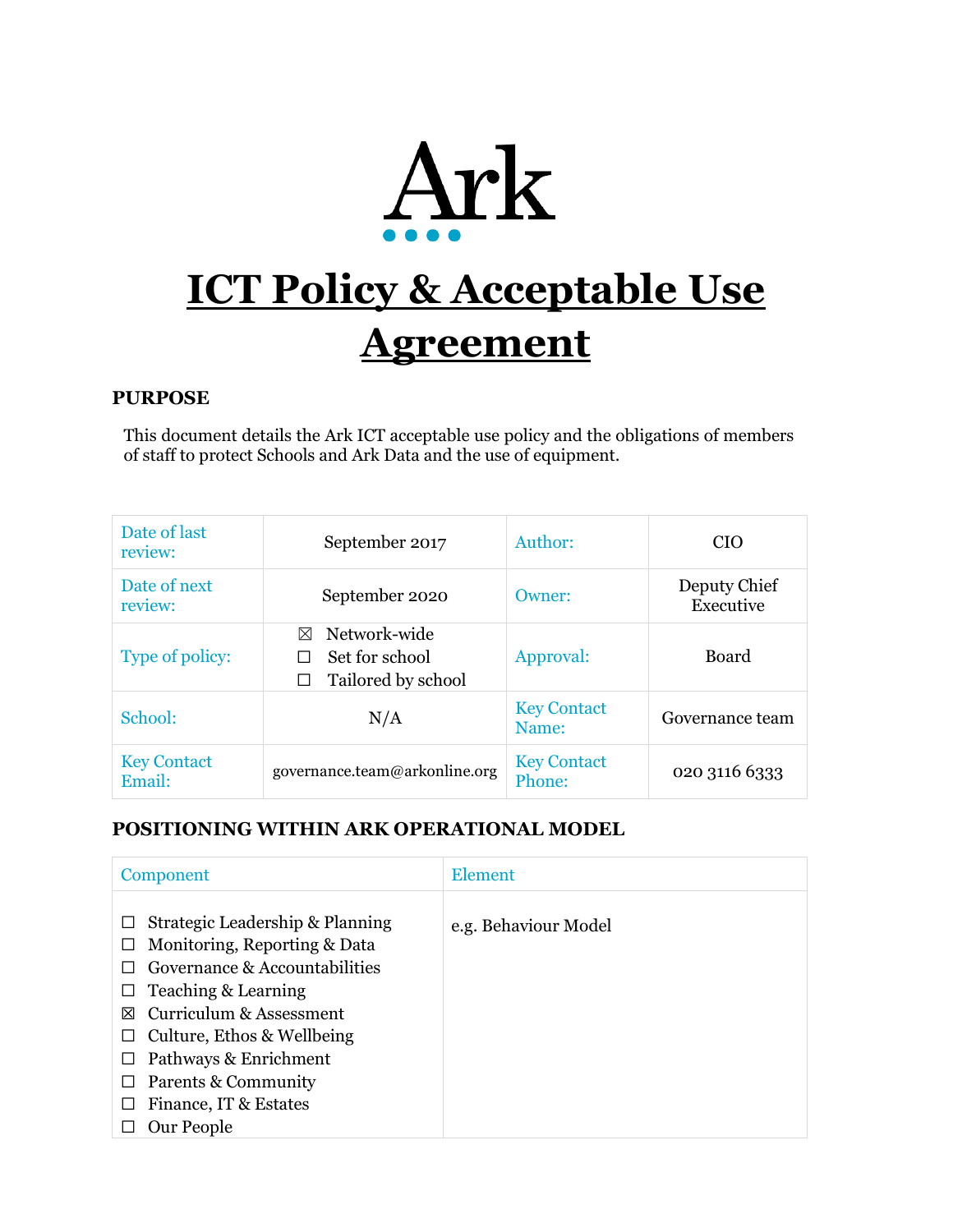## **Introduction**

I understand that working in an educational context brings with it high expectations of behaviour and integrity, and responsibilities with regard to safeguarding. These expectations include:

- Interacting with pupils in an appropriate way.
- Interacting with colleagues, parents, and other school or work contacts in an appropriate way.
- Being trustworthy with confidential and sensitive information.
- Looking after the fabric and equipment of the school and the Ark, and respecting school property.
- Maintaining the reputation of the school and the Ark (even when not at work).
- Maintaining professional standards of conduct.

These things are equally true when ICT systems, including computers and phones, are involved.

## **Staff may use school/Ark equipment/network for:**

- School/work purposes.
- Reasonable personal use that does not interfere with work.

## **I understand:**

- This agreement applies to the use of Ark ICT systems regardless of location.
- There is a presumption that emails, voice messages and data are stored on Ark equipment for business purposes. This information will be filtered and monitored, and may be accessed to meet business needs.

## **I will not:**

- Do anything that may compromise the safety of children or staff.
- Disclose my username or password to anyone else.
- Try to use any other person's username and password for any purpose.
- Do anything offensive that might bring the school or the Ark into disrepute.
- Access, copy, remove or alter any other user's files without their explicit permission.
- Engage in any on-line activity that may compromise my professional responsibilities.
- Attempt to install programmes on a machine, or store programs on equipment unless approved by school or Ark management.
- Try to circumvent security settings or content filters.
- Deliberately breach anyone's copyright.

## **I will:**

- Bring to the attention of the ICT Department or a member of the Senior Leadership Team any ICT activity or material that may be inappropriate or harmful.
- Report any damage or faults involving equipment or software, however this may have happened, as soon as reasonably possible.
- Only use chat and social networking sites in accordance with the school's and Ark's policies.
- In order to protect both pupils and staff, I will only communicate with pupils using Ark email, work phones, and other school communication systems, but not personal phones, email, or social media, except in an emergency.